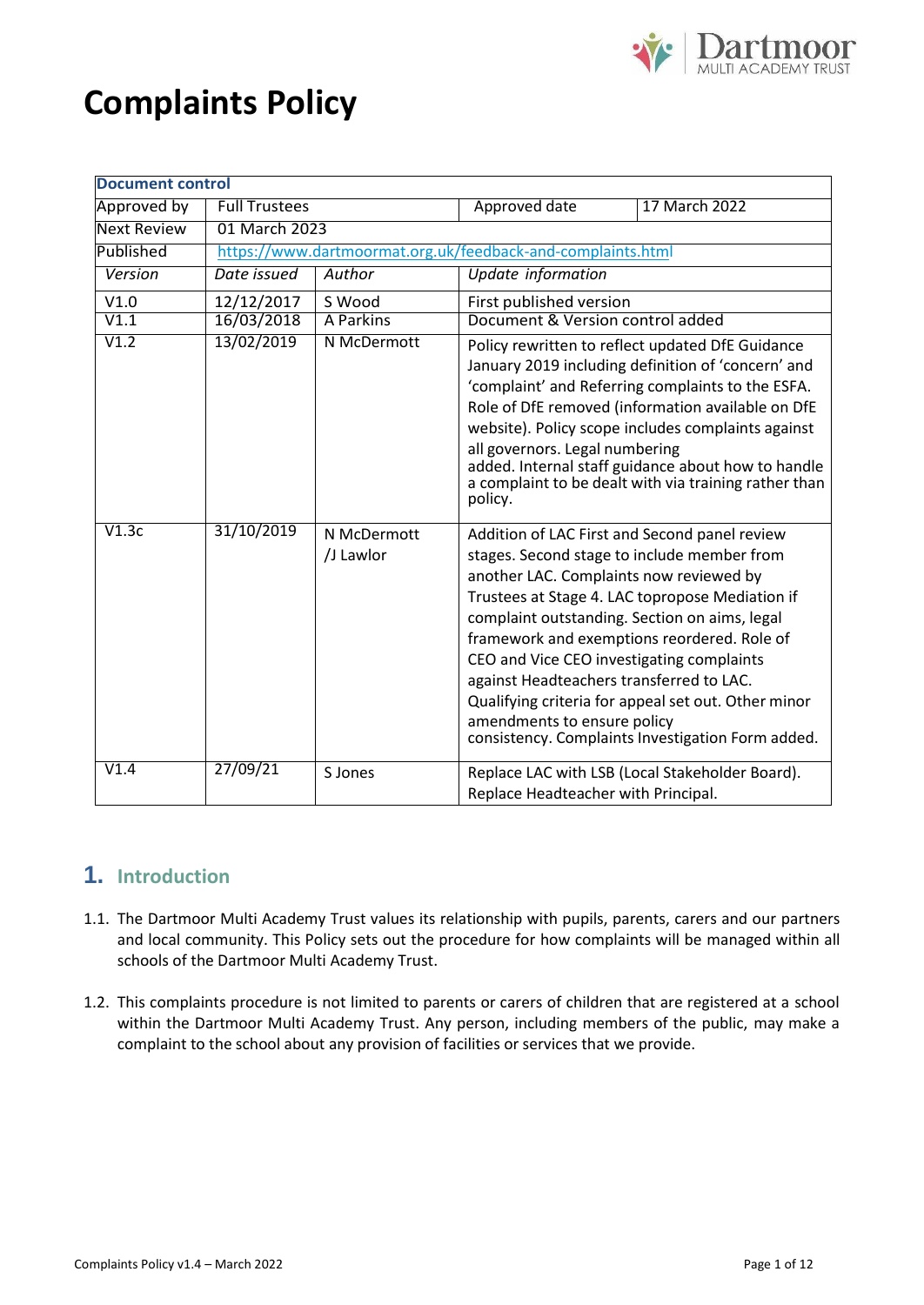

- 1.3. This policy does not cover complaints procedures relating to:
	- Admissions
	- Statutory assessments of special educational needs (SEN)
	- Safeguarding matters
	- Exclusion
	- Whistleblowing
	- Staff grievances
	- Staff discipline

Please see our separate policies for procedures relating to these types of complaint.

- 1.4. Arrangements for handling complaints from parents of children with SEN about the school's support are within the scope of this policy. Such complaints should first be made to the Special educational needs coordinator (SENCO); they will then be referred to this Complaints Policy. Our schools' SEN policies and information reports includes information about the rights of parentsof pupils with disabilities who believe that their school has discriminated against their child
- 1.5. Complaints about services provided by other providers who use school premises or facilities should be directed to the provider concerned.
	- 1.6. When responding to complaints, we aim to:
		- 1.6.1. Be impartial and non-adversarial
		- 1.6.2. Treat complainants with respect
		- 1.6.3. Ensure that any decisions we make are lawful, rational, reasonable, fair andproportionate, in line with the principles of administrative law
		- 1.6.4. Facilitate a full and fair investigation by an independent person or panel, where necessary
		- 1.6.5. Facilitate independent Reconciliation between all parties where there is an impasseand a complaint cannot be resolved
		- 1.6.6. Address all the points at issue and provide an effective and prompt response
		- 1.6.7. Respect complainants' desire for confidentiality
		- 1.6.8. Keep complainants informed of the progress of the complaints process
		- 1.6.9. Consider how the complaint can feed into school improvement evaluation processes
- 1.7. We will not normally investigate anonymous complaints. However, the Principal or Chair of the Local Stakeholder Board, if appropriate, will determine whether the complaint warrants aninvestigation.
- 1.8. The Trust reserve the right to alter this process, in exceptional circumstances.
- 1.9. This Policy meets the requirements set out in part 7 of the schedule to the [Education](http://www.legislation.gov.uk/uksi/2014/3283/schedule/made) [\(Independent](http://www.legislation.gov.uk/uksi/2014/3283/schedule/made) School Standards) [Regulations](http://www.legislation.gov.uk/uksi/2014/3283/schedule/made) 2014, and is based on guidance published by the Education and Skills Funding Agency (ESFA) and refers to good practice guidance from theDepartment for Education (DfE).
- 1.10. Where applicable, this policy complies with our funding agreement and articles of association.
- 1.11. In addition, it addresses duties set out in the Early Years [Foundation](https://www.gov.uk/government/publications/early-years-foundation-stage-framework--2) Stage statutor[yframework](https://www.gov.uk/government/publications/early-years-foundation-stage-framework--2) with regards to dealing with complaints about our schools' fulfilment of Early Years Foundation Stage requirements where relevant.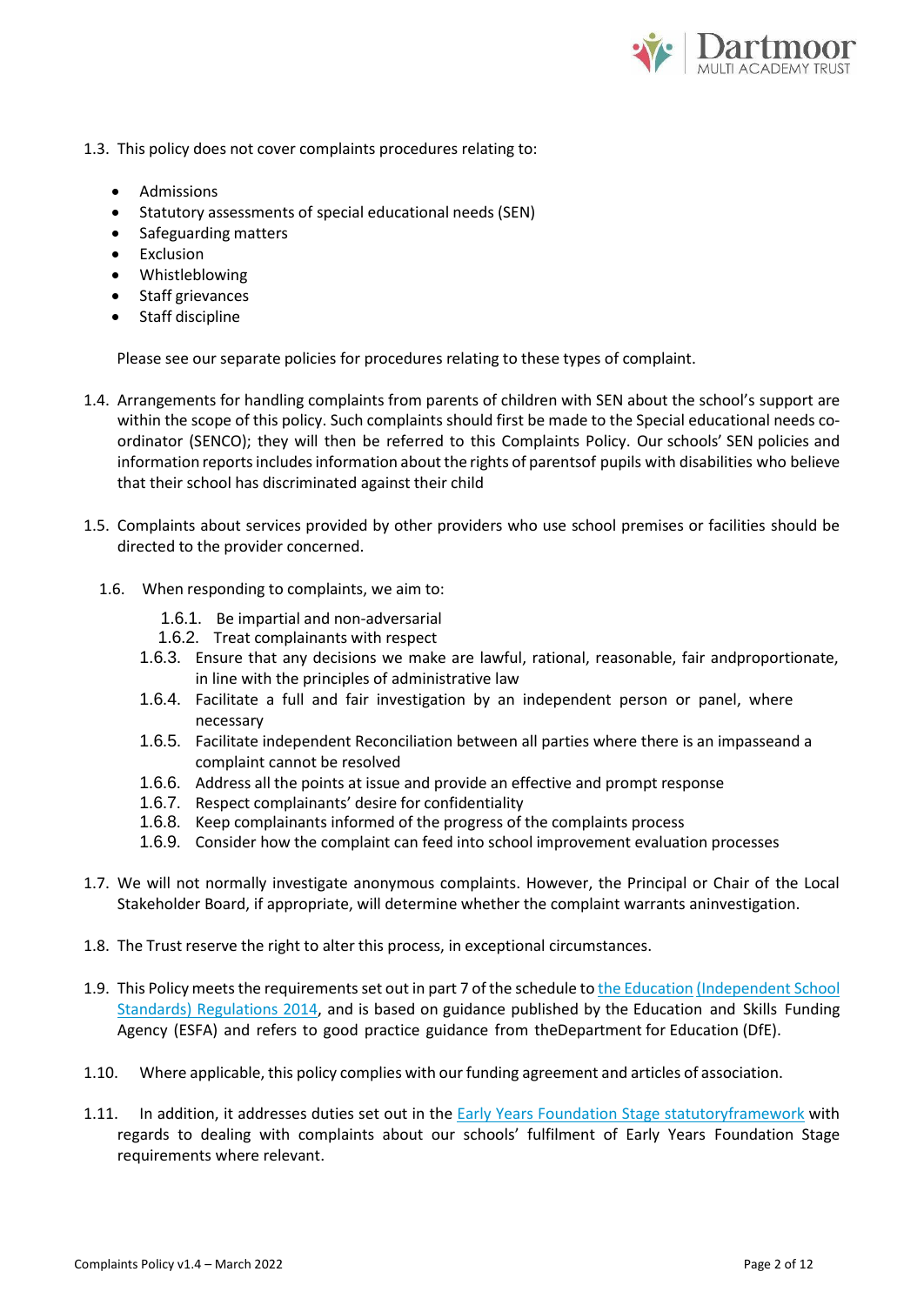

## **2. Concerns and Complaints**

- 2.1. A **concern** is defined as "an expression of worry or doubt over an issue considered to be important for which reassurances are sought". Schools will resolve concerns through day-to-daycommunication as far as possible.
- 2.2. A **complaint** is defined as "an expression of dissatisfaction however made, about actions takenor a lack of action".
- 2.3. We encourage concerns to be made known to staff in the child's school about which the concernrelates so that they can be addressed in partnership. Usually, concerns can be dealt with informally and can be resolved satisfactorily through discussion. Occasionally, a concern cannotbe resolved in this way and it may become a complaint and the will be dealt with in accordance with this Policy.

## **3. How to complain**

- 3.1. If you wish to make a complaint, we encourage complainants in the first instance to talk to their child's school to resolve the complaint through the Informal process of this Policy.
- 3.2. Where a complaint remains unresolved, complainants can use the online form on the Trust's website [https://www.dartmoormat.org.uk/feedback-and-complaints.html.](https://www.dartmoormat.org.uk/feedback-and-complaints.html)

## **4. Timescales**

- 4.1. Complaints must be raised within three months of the incident or, where a series of associated incidents have occurred, within three months of the last of these incidents. We will consider complaints made outside of this time frame if exceptional circumstances apply.
- 4.2. We will consider complaints made outside of term time to have been received on the first schoolday after the holiday period.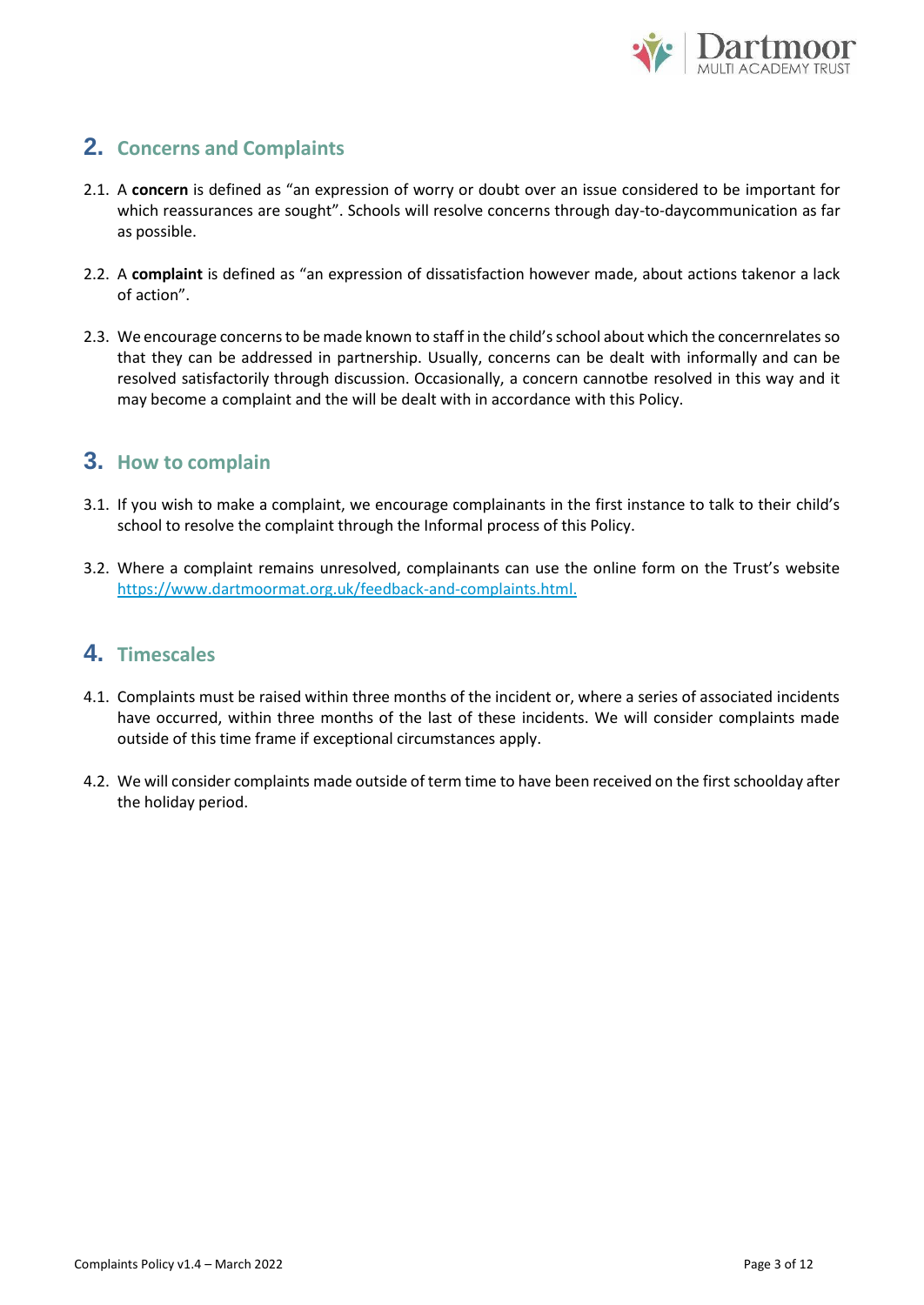

# **5. Complaints Procedure**

The complaints procedure is summarised below.



\* Timescales may be amended if the complaint isreceived within 20 days of the end of term/ halfterm or during holidays.

## **5.1. Informal**

- 5.1.1. It is in all parties' interests to resolve a complaint or concern at the earliest possible stage. The school always wishes to resolve any complaints quickly by discussions withthe complainant locally. We encourage complainants to meet in the first instance withthe school to discuss their complaint and resolve the issue in partnership.
- 5.1.2. Concerns or complaints can be made to any member of staff within the school. For concerns, this may be the Tutor, Class Teacher, or Head of Year. For more significant concerns or complaints, this may be the Principal. Consideration will be given to the views of the complainant if they feel they would have difficulty discussing the complaint with an individual member of staff, likewise if the member of staff feels compromised to deal with the complaint. If a complaint is made directly to the Trust, it will be passed to the Principal as the Executive team member may need to be involved at a later stage in the process.
- 5.1.3. We aim to resolve all informal complaints **within ten working days**.
- 5.1.4. The school must record all actions taken using the Complaints Investigation form in Appendix 1 and pay due regard to the requirements of Section 7 Record Keeping.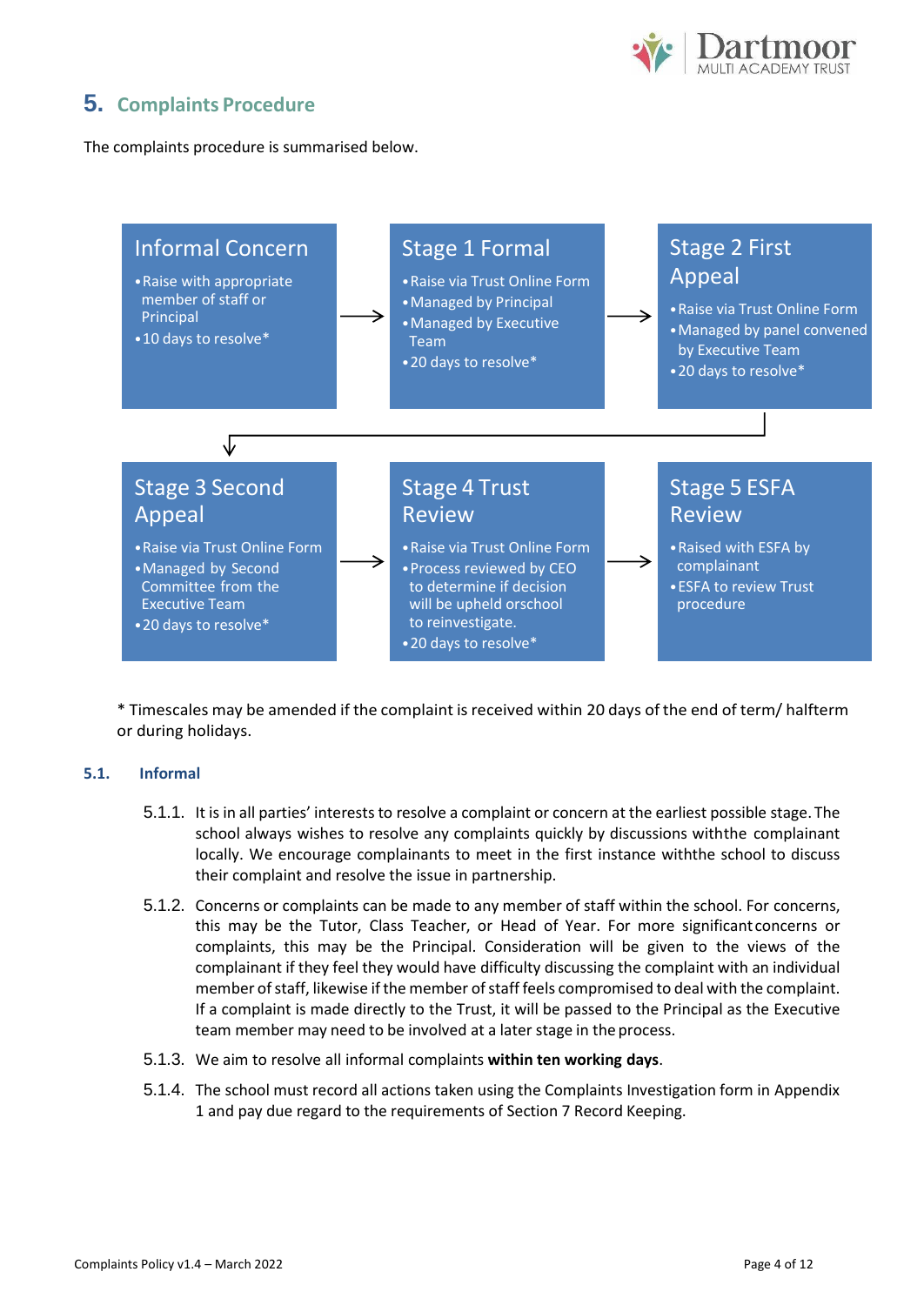

## **5.2. Stage 1: Formal Complaint**

- 5.2.1. If a complaint has not been resolved at the Informal Stage, the complainant may request that their complaint is dealt with under the Formal Stage. Formal complaints can be made to the Trust using the Trust's Online complaints form at [https://www.dartmoormat.org.uk/feedback-and-complaints.html.](https://www.dartmoormat.org.uk/feedback-and-complaints.html) The complainant should state what they feel remains unresolved and what they feel would put things right.
- 5.2.1. A complaint may also be escalated straight to the Formal stage by the school if it has been initially assessed as needing investigation or is a more serious dissatisfaction with some aspect of the school's policies, procedures, management or administration.
- 5.2.1. The Online Complaints Form is received by the Trust's Chief Finance and Operating Officer and will be forwarded to the most appropriate person in the school. This will usually be the Principal. In the case of a complaint against the Principal, this willbe the Executive Director of Schools.
- 5.2.2. Complaints against the Executive Director of Schools or the Executive Principals will be directed to the Chief Executive Officer.
- 5.2.3. Complaints against the Chief Executive Officer will be directed to the Board ofTrustees.
- 5.2.4. The complaint will be acknowledged **within 3 working days** of receipt during term timeand as soon as practicable during the holidays. The acknowledgement will indicate theaction that is being taken and the likely timescale for resolution.
- 5.2.5. The school will appoint an appropriate Investigating Officer. The Investigating Officer may request additional information from the complainant in order to fully investigate the complaint. We encourage the complainant tomeet with the Investigating Officer todiscuss the matter.
- 5.2.6. The Trust aims to inform the complainant of the outcome of an investigation and the resolution to the complaint **within 20 working days** from the receipt of thecomplaint.
- 5.2.7. If the complainant is still not satisfied with the outcome, they may submit a further complaint via the [Trust's Online Complaints Form](https://www.dartmoormat.org.uk/feedback-and-complaints.html) stating what they feel remains unresolved and confirmation on what they feel would put things right. This will escalatethe complaint to Stage 2.

#### **5.3. Stage 2: First Appeal**

- 5.3.1. Complaints will be escalated to Stage 2 First Appeal if the complainant is not satisfiedwith the response to the complaint at Stage 1, provided that the complainant has:
	- a) Sought to resolve the concern through approaches to the school as describedin the preceding stages
	- b) Allowed reasonable time for investigation of the concern
	- c) Accepted any reasonable offer by the school to discuss the result of the investigation
	- d) Taken part in any process of Mediation offered by the school
	- e) Put the complaint clearly in writing within three months of the event.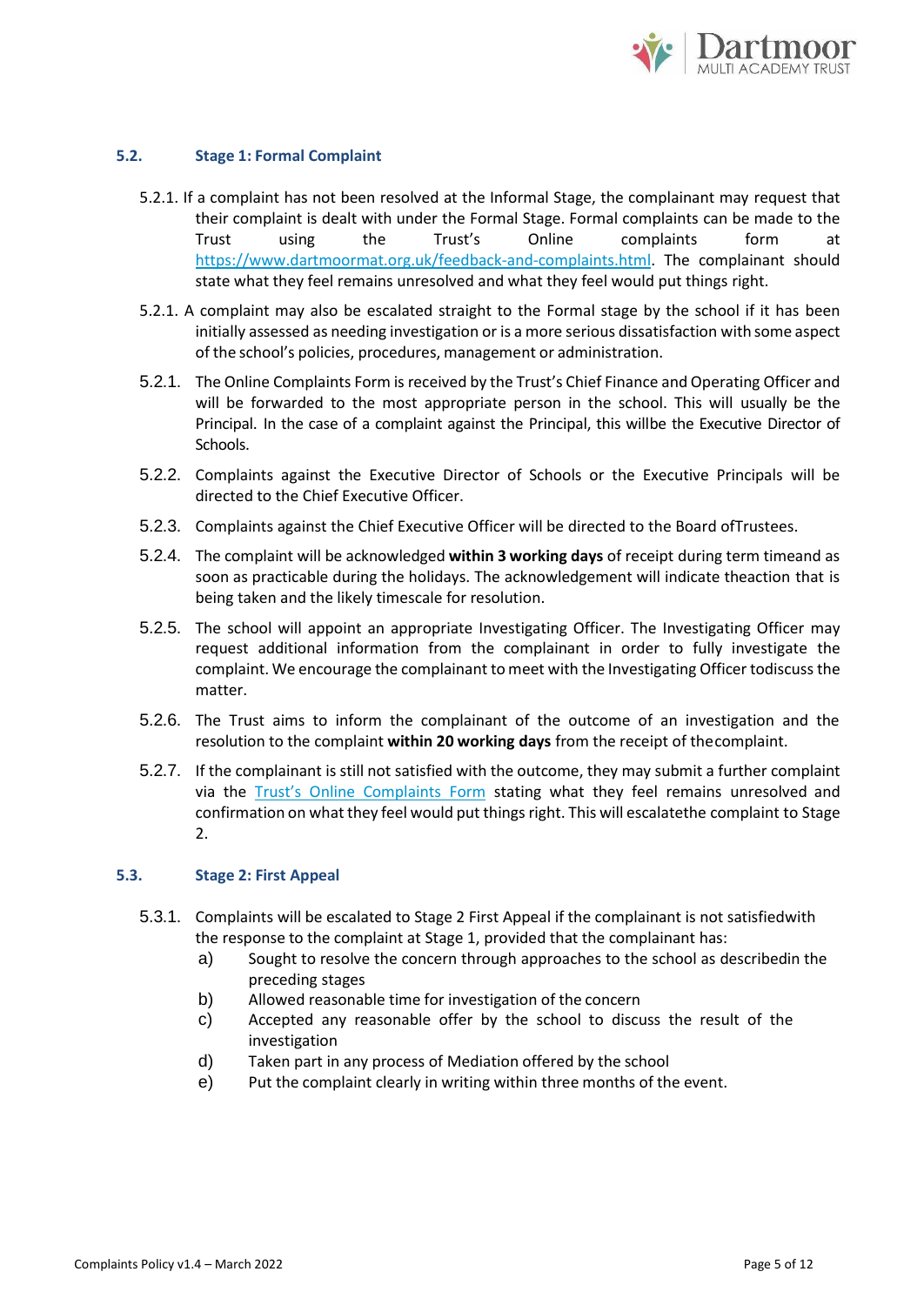

- 5.3.2. The request must be made in writing by the complainant via the [Trust's](https://www.dartmoormat.org.uk/feedback-and-complaints.html) Online [Complaints](https://www.dartmoormat.org.uk/feedback-and-complaints.html) Form.
- 5.3.3. An appeal panel will be convened by the Executive Team and must consistof at least **three**  people who were not directly involved in the matters detailed in the complaint.
- 5.3.4. The Clerk to the Trustees will act as Clerk to the Complaints AppealPanel.
- 5.3.5. Receipt of an Appeal will be acknowledged to the complainant within **3 working days** by the clerk, setting out the next steps in the process.
- 5.3.6. The Clerk will be the main contact point for the complainant.
- 5.3.7. The panel will have access to the existing record of the complaint's progress (see section 'Record Keeping').
- 5.3.8. The Clerk will aim to convene the Appeal Panel hearing as soon as possible, normallyno later than **20 working days** after receipt of the Appealrequest.
- 5.3.9. The complainant must have reasonable notice of the date of the Appeal Panel hearing. Complainants are strongly recommended to attend the Appeal Panel meeting. The panel will take reasonable steps to agree a date convenient to all parties but reserve the right to convene a hearing if mutual agreement of a date cannot be reached.
- 5.3.10. At the Appeal Panel hearing, the complainant and representatives from the Executive Team will be invited. The complainant is entitled to attend the Appeal Panel hearing and may be accompanied if they wish. This can be a relative or friend. Generally, neither party is encouraged to bring legal representatives to the committeemeeting. However, there may be occasions when legal representation is appropriate. This will be at the discretion of the panel.
- 5.3.11. All parties may submit written or oral submissions prior to the meeting. All written evidence must be received by the Clerk no later than **5 working days** in advanceof the Appeal Panel hearing. The Clerk will distribute the evidence to all parties nolater than **3 working days** in advance of the Appeal Panel hearing.
- 5.3.12. At the hearing, all parties will have the opportunity to give statements and present evidence, or call witnesses to present evidence, as appropriate. The panel, the complainant and the school representative(s) will be given the chance to ask and replyto questions. Once the complainant and school representative(s) have presented theircases, they will be asked to leave, and evidence will then be considered.
- 5.3.13. The Appeal Panel will summarise its findings and recommendations. The panel will provide copies of the minutes of the hearing and the findings and recommendations tothe complainant and, where relevant, the individual who is the subject of the complaint,and make a copy available for inspection by the Principal.
- 5.3.14. The Panel can:
	- a) dismiss the complaint in whole or inpart;
	- b) uphold the complaint in whole or inpart;
	- c) decide on the appropriate action to be taken to resolve the complaint; this may include Mediation through an independent Mediation service
	- d) recommend changes to the Trust's or school's systems or procedures to ensurethat problems of a similar nature do not recur.
- 5.3.15. The school will inform those involved of the decision in writing **within 10 days**.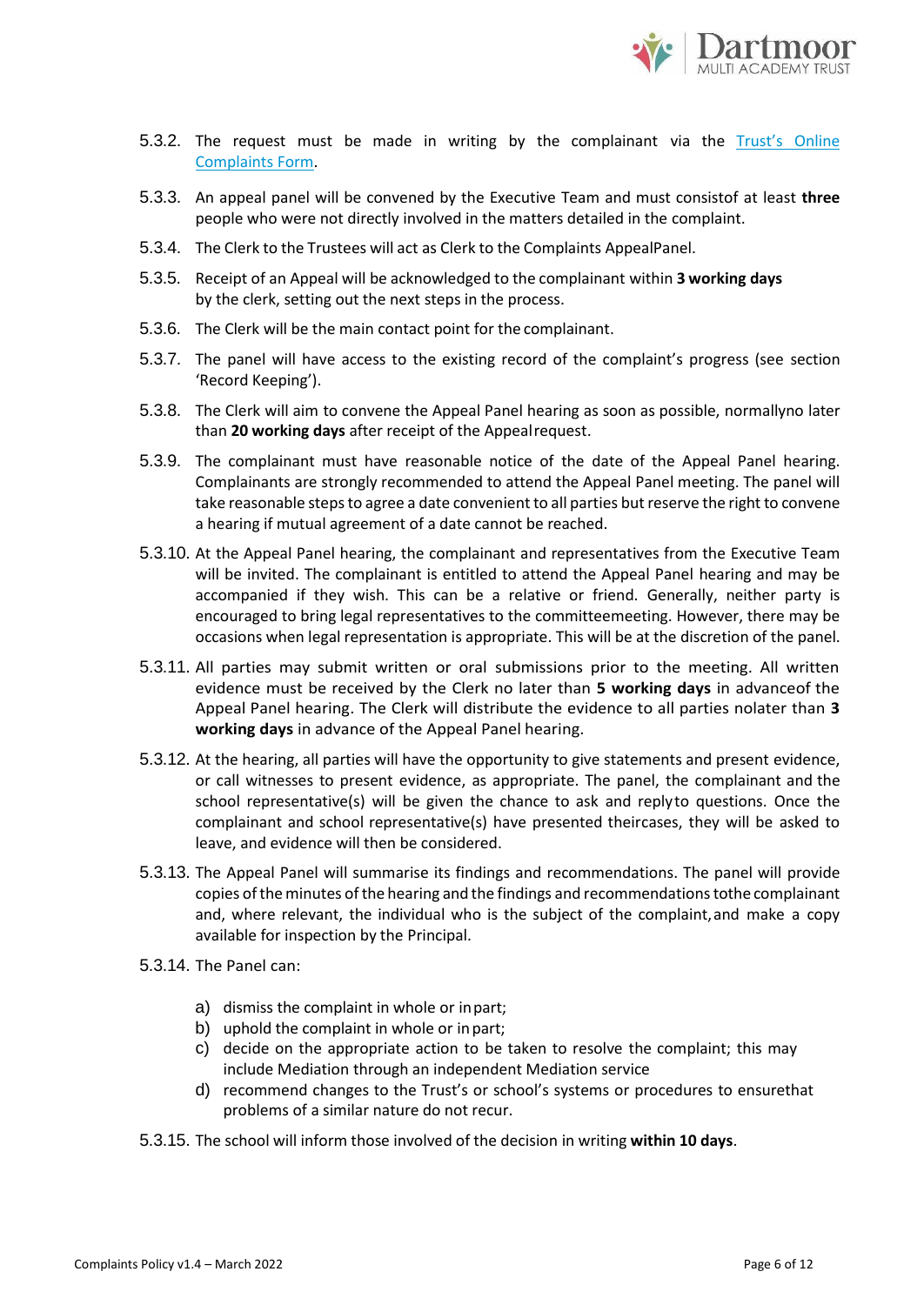

### **5.4. Stage 3: Second Committee Appeal**

- 5.4.1. If the complainant is dissatisfied with the findings of the First Appeal Panel, they may request that the complaint is heard by a Second Appel Panel, clearly stating their specific objections to the findings of the First Appeal panel.
- 5.4.2. The process will follow those steps outlined in the preceding stage of this Policy.

## **5.5. Stage 4: Review (Trust)**

- 5.5.1. Stage 3 concludes the complaint process. If the complainant is unsatisfied with the outcome of the Complaints procedure, they can request that their complaint is considered by the Trustees.
- 5.5.2. The Chief Executive Officer will investigate whetherthe complaint has beendealt with properly by the school and Executive Team.
- 5.5.3. The CEO will not overturn a school's decision about a complaint. However, it will investigate whether there was undue delay, or the school did not comply with the Complaints procedure.
- 5.5.4. If the school did not deal with the complaint properly, it will be asked to re-investigate the complaint.

## **5.6. Referring complaints on completion of the Trust procedure**

- 5.6.1. If the complainant is unsatisfied with the outcome of the Trust's Complaints Procedure, they can refer their complaint to the ESFA at [https://www.gov.uk/complain-about-](https://www.gov.uk/complain-about-school) [school.](https://www.gov.uk/complain-about-school)
- 5.6.2. The ESFA will check whether the complaint has been dealt with properly by the Trust. The ESFA will not overturn a school's decision about a complaint. However, it will investigate:
	- a) Whether there was undue delay, or the Trust did not comply with its ownComplaints Policy;
	- b) Whether the Trust was in breach of its funding agreement with the secretary ofstate;
	- c) Whether the Trust has failed to comply with any other legal obligation.
- 5.6.3. If the school or Trust did not deal with the complaint properly, it will be asked to re- investigate the complaint. If the Trust's complaints procedure is found to not meet regulations, the Trust will be asked to correct its procedure accordingly.

## **6. Exempt Complaints**

The following are exempt complaints:

#### **6.1. Complaints about matters outside of the Trust's control**

This means a complaint about the activities of persons or organisations not under the directcontrol of the Trust (for example, complaints by one parent against another).

#### **6.2. Complaints about decisions of the Board of Trustees**

Decisions made by the Board of Trustees are not subject to review by Trust employees or individual trustees, and any dissatisfaction in respect of any such decision should be addressedto the Board of Trustees (c/o the Chair of Trustees). The Board will consider such representations at a duly convened meeting but shall not be obliged to reconsider their decision.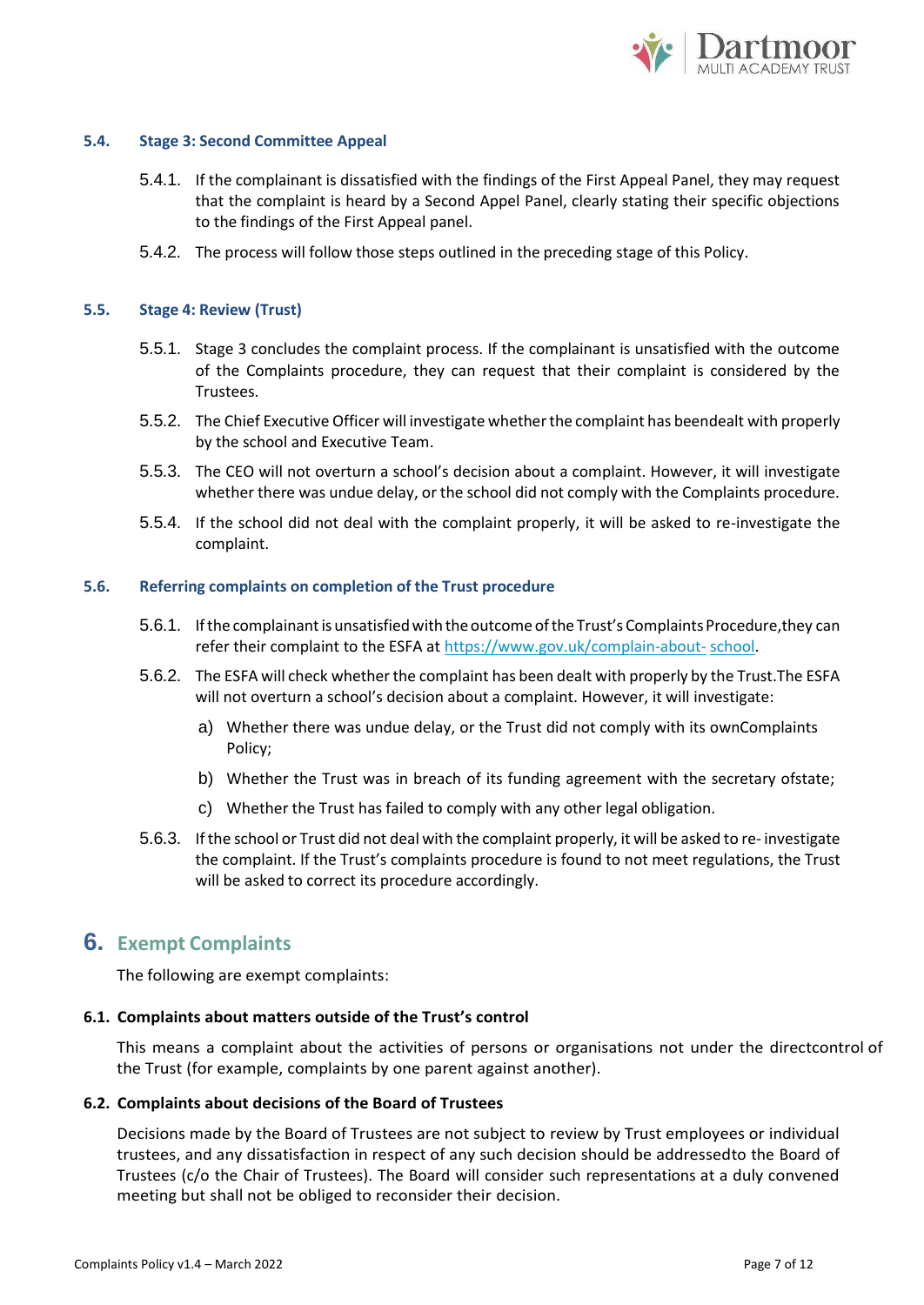

### **6.3. Complaints about Trustees or Committees of the Board acting under their delegated powers**

This means a complaint about the activities of trustees or committees of the Board, who are acting under the powers delegated to them by the Board of Trustees. These are subject to the Code ofConduct and other policies adopted by the Board, and subject to review by the full Board of Trustees; concerns in respect of such matters should be addressed to the Chair of Trustees (or the Vice Chair if the concern is in relation to the activities of the Chair), who will take such action within his/her powers as s/he considers to be appropriate.

## **6.4. Complaints previously dealt with**

This means a complaint raised by a complainant which has already been dealt with using the procedures outlined in this policy, and which raises no new matter and presents no new information. This may include a complaint which differs slightly from the original complaint, but which is substantially the same as the complaint previously dealt with.

## **6.5. Complaints in relation to which other proceduresexist**

This means a complaint in respect of matters which are properly dealt with by way of alternative procedures in place (for example, employee complaints relating to employment matters should be dealt with under the Trust's Grievance Policy; complaints relating to pupil exclusions should be dealt with under the relevant legislative process etc.)

## **6.6. Complaints by a Persistent Complainant**

This means a complaint which is substantially different from complaints previously received but is submitted by a complainant who may be considered unreasonably persistent. A complainant will not be considered unreasonably persistent solely on the basis that he or she has submitted previous complaints. However, matters such as volume of correspondence, the effect on the Trust's resources of dealing with the complainant, the importance or triviality of the complaint, and the direct impact of the matter complained of on the complainant will be considered factors in determining whether the complaint is an exempt complaint.

## **6.7. Unacceptable Behaviour**

- 6.7.1. We will aim to deal fairly, honestly, consistently and appropriately with all complainants, including those who we consider to be persistent complainants. We believe that all complainants have the right to be heard, understood and respected. We also consider that our employees have the same rights.
- 6.7.2. The Trust reserves the right to conclude an investigation without further involvement from the complainant, or choose not to conclude an investigation, if the complainant's behaviour is deemed unacceptable, e.g. aggressive.
- 6.7.3. Where behaviour is so extreme that it threatens the immediate safety and welfareof the school's staff or pupils, we will consider reporting the matter to the police ortaking legal action. In such cases, we may not give the complainant prior warningof that action.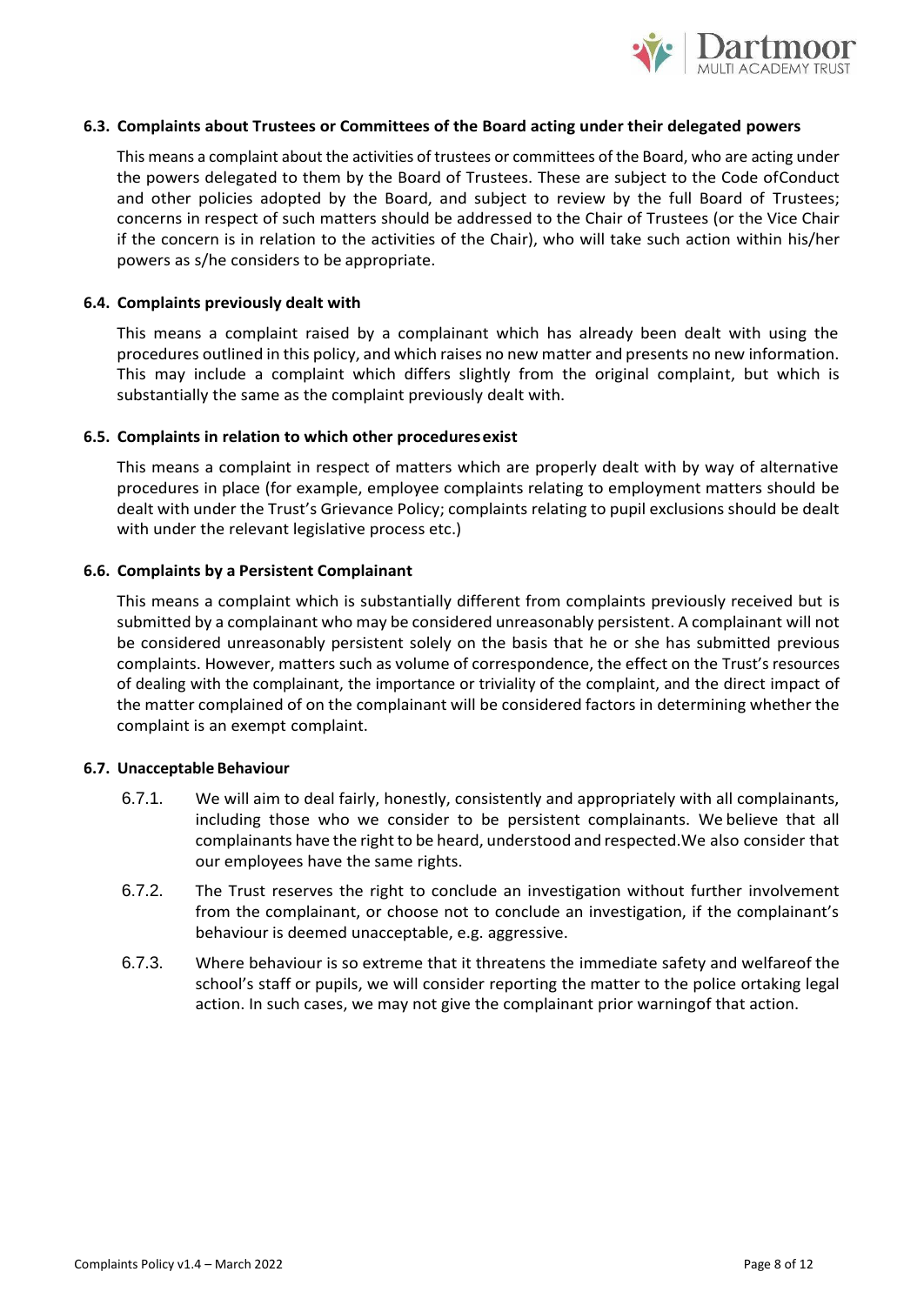

# **7. Record Keeping**

- 7.1. The school will record the progress of all complaints, including information about actions taken at all stages, the stage at which the complaint was resolved, and the final outcomes. The records will also include copies of letters and emails, and notes relating to meetings and phone calls. **Appendix 1 provides the Complaint Investigation Template that must be used.**
- 7.2. This material will be treated as confidential and will be viewed only by those involved in investigating the complaint or on the review panel.
- 7.3. Thisis except where the Secretary of State (orsomeone acting on their behalf) orthe complainantrequests access to records of a complaint through a freedom of information (FOI) request or through a subject access request under the terms of the Data Protection Act, or where the material must be made available during a school inspection.
- 7.4. Records of complaints will be kept securely, only for as long as necessary and in line with data protection law, our privacy notices and our records management policy and retention schedule.
- 7.5. The details of the complaint, including the names of individuals involved, will not be shared with the whole Executive Team in case an Appeal Panel needs to be organised at a later point.
- 7.6. Where the Executive Team is aware of the substance of the complaint before the Appeal panel stage, the school will (where reasonably practicable) arrange for an independent panel to hear the complaint.
- 7.7. Complainants also have the right to request an independent panel if they believe there is likely to be bias in the proceedings. The decision to approve this request is made by the Chief Executive Officer who will not unreasonably withhold consent.

## **8. Monitoring and Review**

- 8.1. The Local Stakeholder Board will review any underlying issues raised by complaints, and respecting confidentiality, determine whether there are any improvements that the school can make to its procedures or practice to help prevent similar events in the future. Recommendations for changesto this policy will be forwarded to the Trustees for consideration.
- 8.2. The Audit Committee will monitor the effectiveness of the complaints procedure in ensuring that complaints are handled properly. The Audit Committee will track the number and nature of complaints and review any underlying issues.
- 8.3. This policy will be reviewed by the Audit Committee every two years and will be approved by FullTrustees.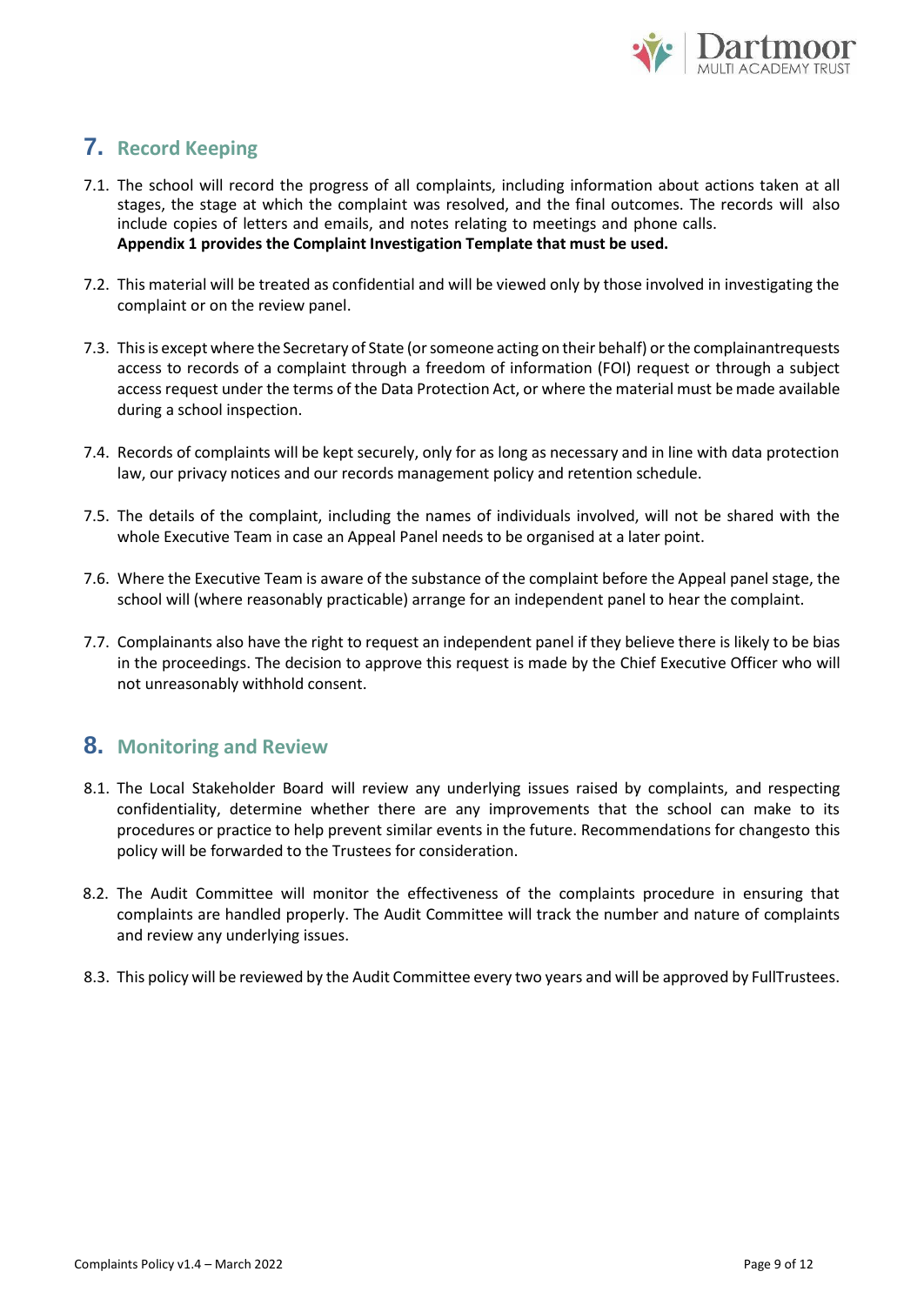# **Complaint Investigation Report**



**This document will be created at Stage 1 and will remain the 'master' document. The filename will be the surname of the complaint and the date of the initial complaint. All subsequent notes relating to the complaint will be added to the form.**

| Complainant<br>Name / Date of<br>initial complaint | e.g. 'Smith /14 Oct 2019'        |
|----------------------------------------------------|----------------------------------|
| <b>Summary</b>                                     | Investigator:                    |
|                                                    | Date investigation began:        |
|                                                    | <b>Details of the complaint:</b> |
|                                                    |                                  |
|                                                    |                                  |
|                                                    |                                  |
|                                                    |                                  |
|                                                    |                                  |

| <b>Process of</b><br>investigation | The investigation process: |
|------------------------------------|----------------------------|
|                                    | <b>Evidence collected:</b> |
|                                    |                            |
|                                    | Evidence not collected:    |
|                                    |                            |
|                                    |                            |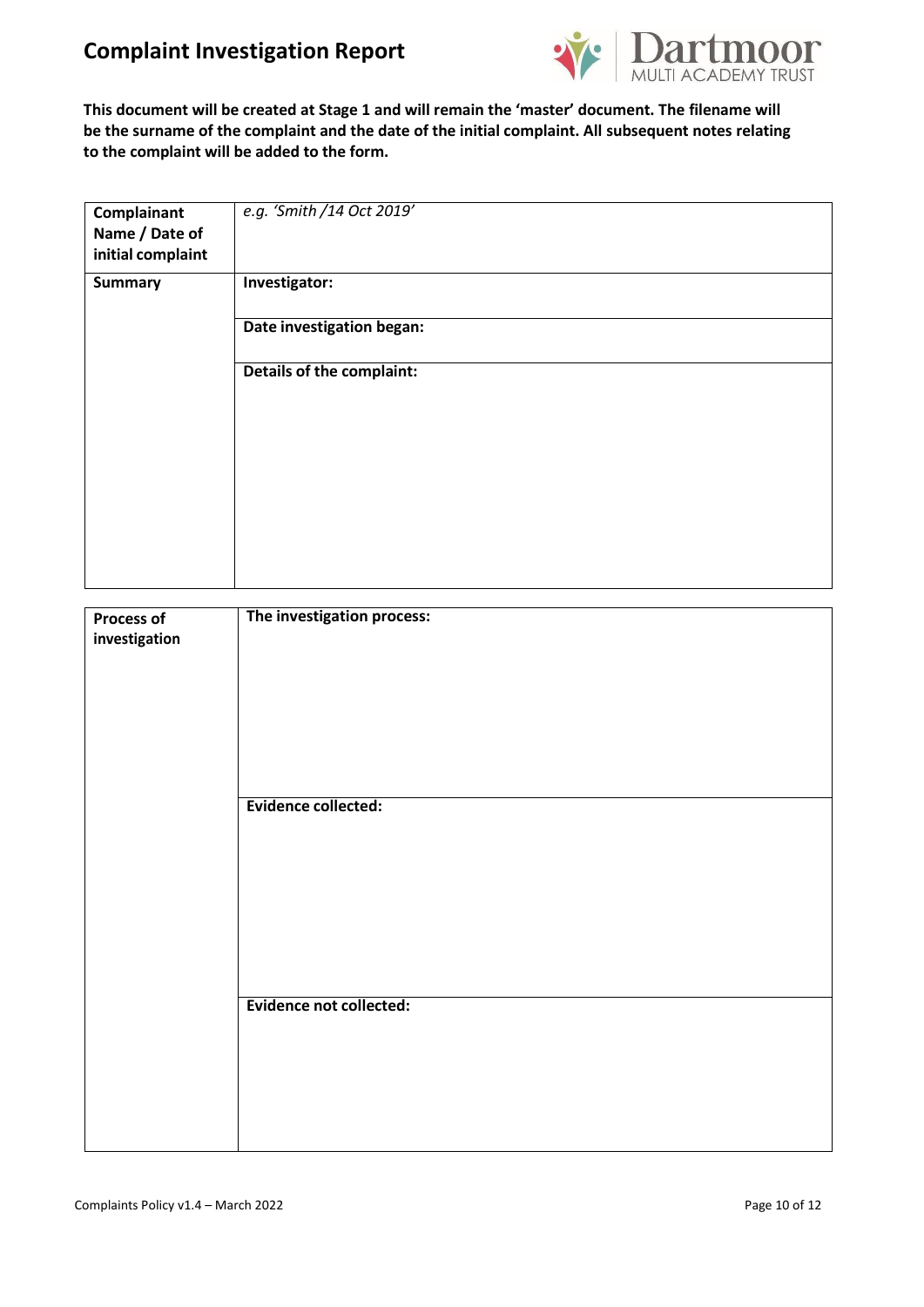

| <b>Persons interviewed:</b>   |  |
|-------------------------------|--|
| Persons not interviewed:      |  |
| <b>Anonymised statements:</b> |  |

| The investigation<br>findings          | Summary of written and physical evidence: [list and summarise each document<br>contained, set out how the evidence supported or did not support your findings and<br>why]<br><b>Summary of witness evidence:</b> |
|----------------------------------------|------------------------------------------------------------------------------------------------------------------------------------------------------------------------------------------------------------------|
|                                        | <b>Facts established:</b><br>1.<br>2.<br>3.<br>Facts that could not be established:                                                                                                                              |
|                                        | <b>Mitigating factors:</b>                                                                                                                                                                                       |
|                                        | Other relevant information: [detail any other information that is relevant to the<br>matter]                                                                                                                     |
| $\overline{\phantom{a}}$<br>والمستردات | <b>D</b><br>والتقامي الم                                                                                                                                                                                         |

| Conclusion    | <b>Recommendation:</b>  |
|---------------|-------------------------|
| [if required] |                         |
|               | <b>Informal action-</b> |
|               |                         |